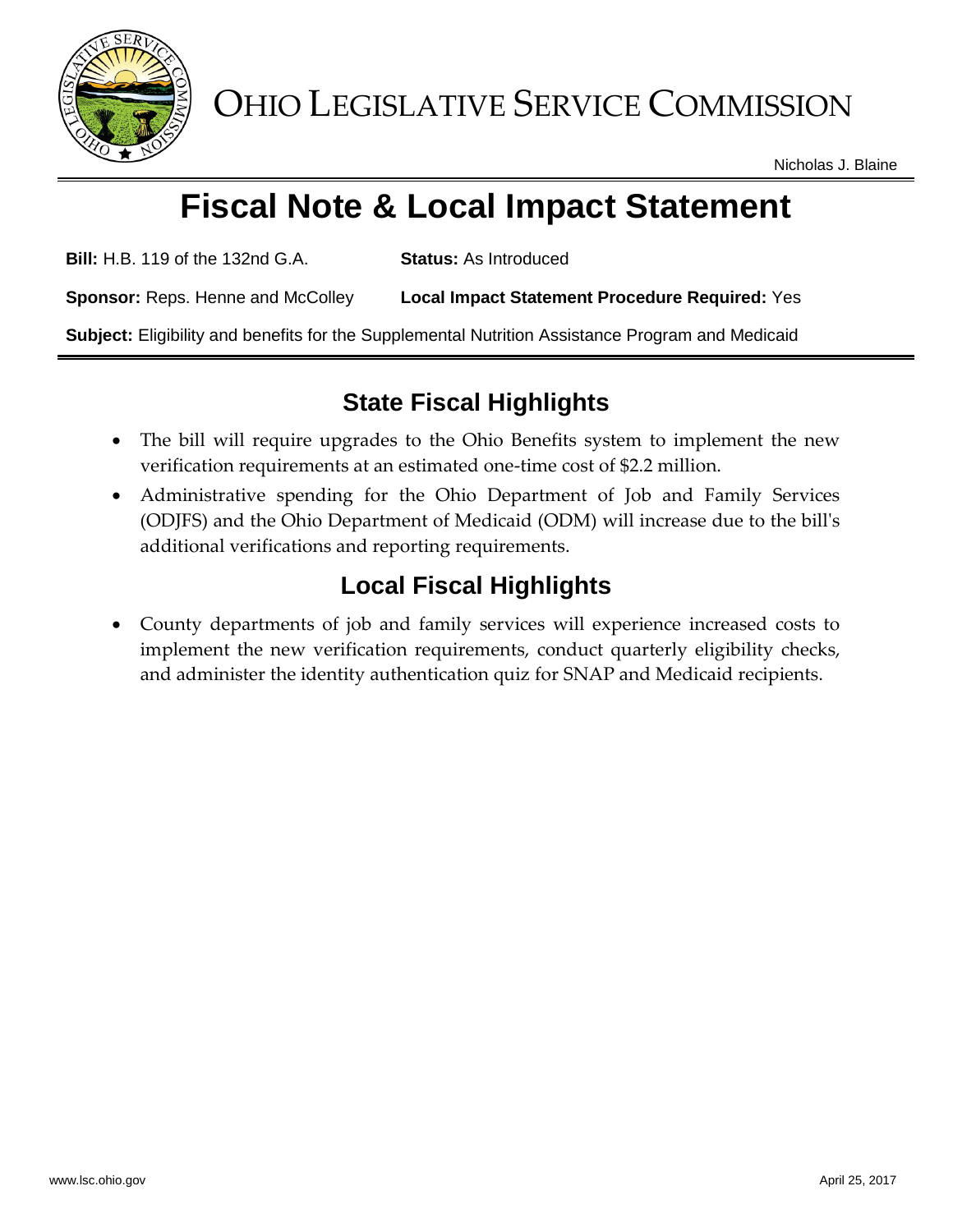### **Detailed Fiscal Analysis**

The bill requires the Ohio Department of Job and Family Services (ODJFS) and the Ohio Department of Medicaid (ODM) to verify several additional pieces of information for individuals applying for the Supplemental Nutrition Assistance Program (SNAP) and Medicaid respectively. The additional verifications include lottery winning status, incarceration status, death records, and others, along with an identity authentication process that includes a quiz based on knowledge of personal and financial information. Further, recipient eligibility is to be reviewed quarterly for both programs.

#### **Additional verifications**

Under the bill, the following information will be verified for individuals applying for SNAP or Medicaid:

- Earned and unearned income;
- Employment status and changes in employment;
- Immigration status;
- State residency status, including information from a nationwide bestaddress source;
- Enrollment status in other state-administered public assistance programs both within and outside the state;
- Financial resources:
- Lottery winnings;
- Incarceration status;
- Death records; and

l

 Any available information related to potential identity fraud or identity theft.

The bill requires each department to complete a report detailing the impact of the bill's verification process six months after taking effect and then annually thereafter. Further, the departments can adopt rules to implement new processes. The departments will experience a minimal increase in administrative costs to complete the report and promulgate rules.

In order to process the additional verifications, upgrades will be needed to Ohio Benefits, the state's integrated eligibility system. A similar upgrade was recommended in the ODJFS Performance Audit released in June 2013 at an estimated cost of \$2.2 million.<sup>1</sup> Since Ohio Benefits is used for SNAP and Medicaid determination, any upgrades to Ohio Benefits will help to meet requirements for both ODJFS and ODM. For Medicaid, most of the verifications required in the bill are already included in the

<sup>&</sup>lt;sup>1</sup> [https://ohioauditor.gov/publications/Ohio\\_Dept\\_Job\\_Family\\_Services\\_13\\_Performance\\_Franklin\(1\).pdf.](https://ohioauditor.gov/publications/Ohio_Dept_Job_Family_Services_13_Performance_Franklin(1).pdf)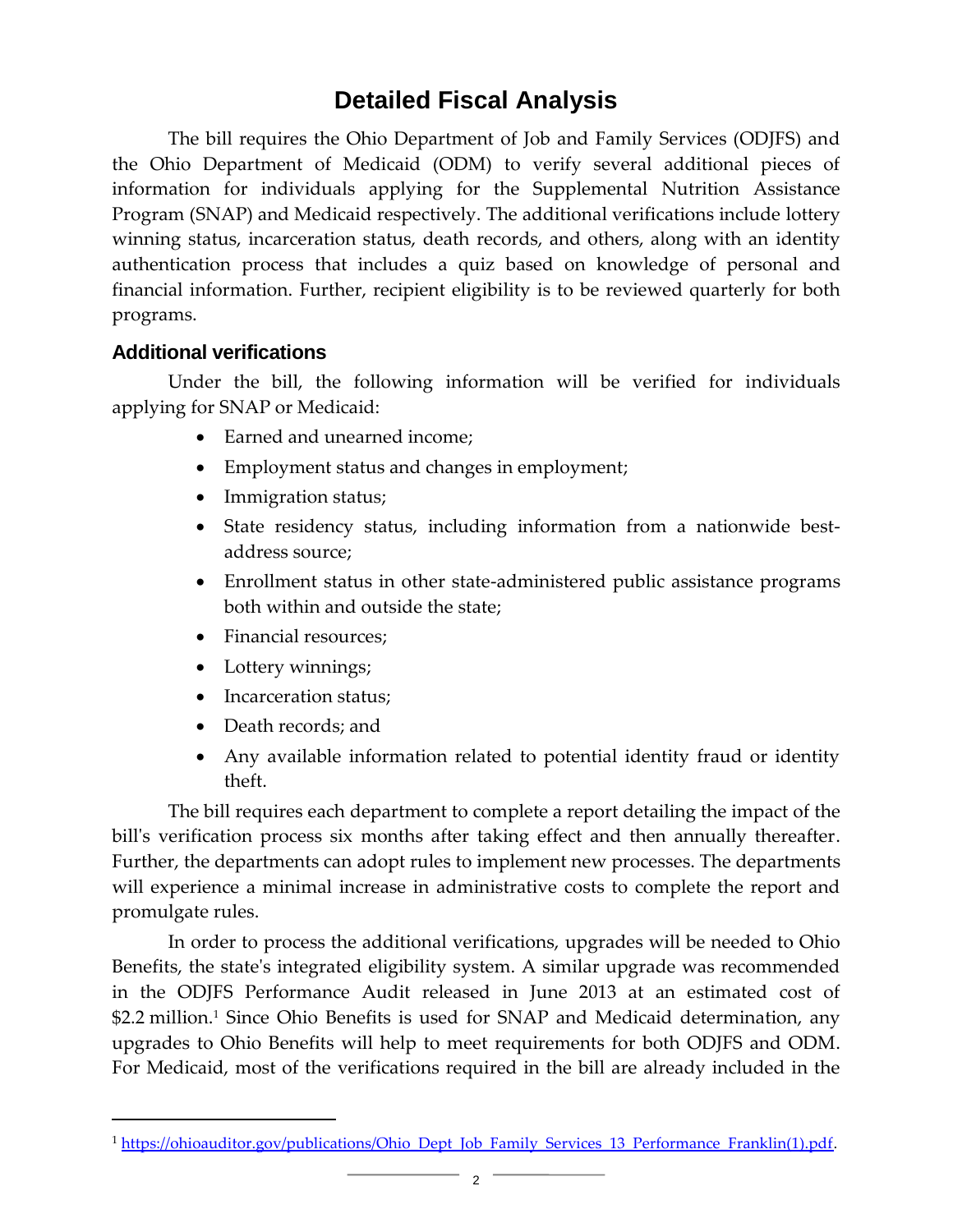determination process, although several items (including incarceration and lottery winning status) are based on self-reporting, but can be cross-checked with other available information through the Income and Eligibility Verification System (IEVS).

#### **Quarterly eligibility review**

The bill requires SNAP and Medicaid recipients to be reviewed on a quarterly basis for eligibility; it is unclear whether this review would constitute a redetermination or records check through the verification system. Regardless, this review likely will be completed by case workers at county departments of job and family services (CDJFSs), who are currently responsible for determining eligibility. CDJFSs will realize an increase in costs to carry out this additional process, but the exact cost is unclear because the requirements of the review will likely be detailed in rules. In FY 2016, CDJFSs received \$78.7 million for SNAP administrative activities, expended from federal Fund 3840 appropriation item 600610, Food Assistance Programs and \$159.4 million for Medicaid application processing, predominantly from GRF appropriation item 651425, Medicaid Program Support – State.

Under current law for SNAP, households are certified for a definite period of time. Households with unstable situations are certified for four months; households which include only elderly or disabled members that have no earned income are certified for 24 months; and all other households are certified for 12 months. Every household has an ongoing responsibility to report changes in gross household income that exceed 130% FPL and may report other changes as they see fit. ODJFS checks for changes in eligibility status regularly through a number of available interfaces, requires households to participate in an interim report at the mid-point of their certification period, and redetermines eligibility if the household wishes to be recertified at the end of the certification period.

For Medicaid, redeterminations are completed annually. In accordance with federal rules, modified adjusted gross income (MAGI) eligibility determinations can be completed no more frequently than once every 12 months. <sup>2</sup> As a result, even if a recipient under MAGI was found to no longer qualify during a quarterly check, ODM could not disqualify a recipient from receiving benefits until their redetermination date.

#### **Identity authentication process**

l

The bill requires recipients to pass a knowledge-based quiz of personal and financial questions as part of the application process. Developing the quiz and reviewing the results as part of the determination process will pose costs to CDJFSs. According to ODJFS, the quiz would exceed the minimum verification requirements permitted for SNAP, meaning that failure to pass the quiz could not bar an applicant from eligibility.

<sup>&</sup>lt;sup>2</sup> This includes individuals determined eligible in the Covered Families and Children category, accounting for about 60% of the Medicaid caseload in FY 2016.